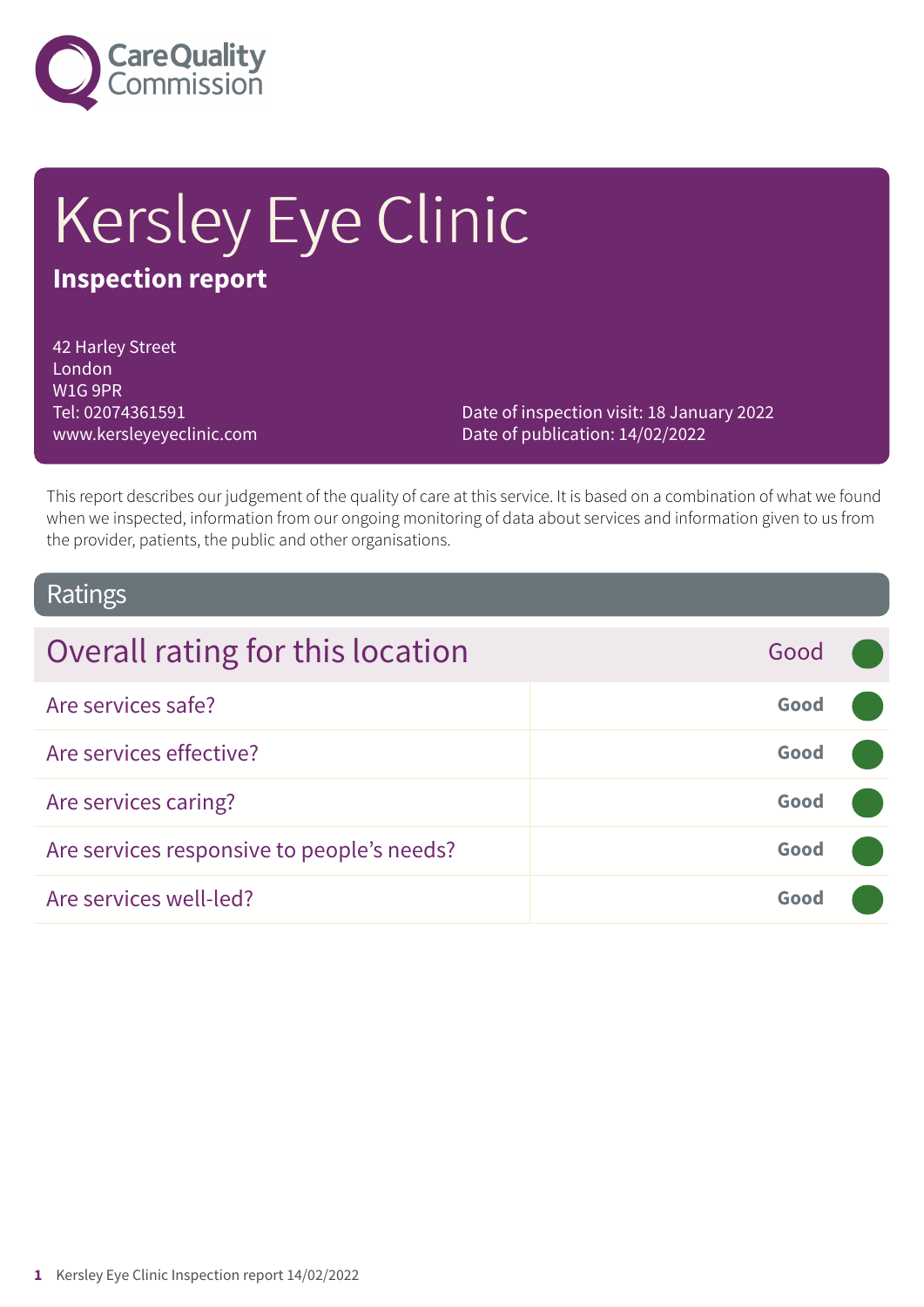# Overall summary

### **This service is rated as Good overall.**

The key questions are rated as:

Are services safe? – Good

Are services effective? – Good

Are services caring? – Good

Are services responsive? – Good

Are services well-led? – Good

We carried out an announced comprehensive inspection at Kersley Eye Clinic on 18 January 2022 as part of our inspection programme.

The Kersley Eye Clinic in Harley Street London is a private clinic that provides Ophthalmic diagnosis and treatment to adults and children. Patients attending the clinic are attended to by Consultant Ophthalmic Surgeons.

This service is registered with CQC under the Health and Social Care Act 2008 to provide treatment of disease and disorder or injury and diagnostic and screening procedures.

One of the Consultants is the registered manager. A registered manager is a person who is registered with the Care Quality Commission to manage the service. Like registered providers, they are 'registered persons'. Registered persons have legal responsibility for meeting the requirements in the Health and Social Care Act 2008 and associated Regulations about how the service is run.

#### **Our key findings were:**

- There was an effective system in place for reporting and recording significant events.
- Risks to patients were always assessed and well managed, including those relating to medicines, safeguarding and recruitment checks.
- The clinic had policies and procedures to govern activity.
- The way the service was led and managed promoted the delivery of high-quality, person-centre care. There was a clear leadership structure and staff felt supported by management. The service proactively sought feedback from staff and patients, which it acted on.
- The provider was aware of and complied with the requirements of the Duty of Candour.

### **Dr Rosie Benneyworth BM BS BMedSci MRCGP**

Chief Inspector of Primary Medical Services and Integrated Care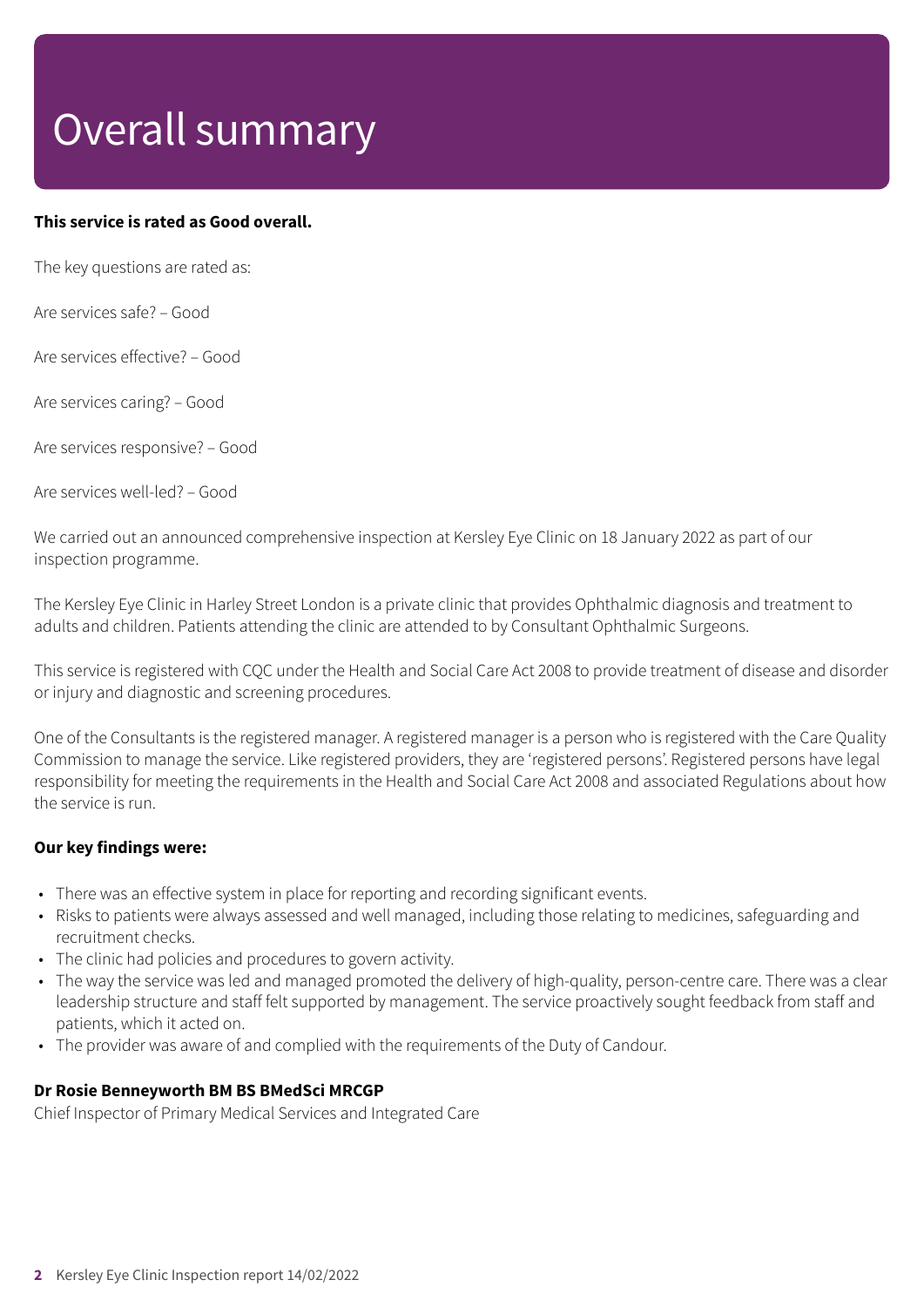### Our inspection team

Our inspection team was led by a CQC lead inspector**.** The team included a CQC specialist adviser.

### Background to Kersley Eye Clinic

Kersley Eye Clinic

42 Harley Street

London

W1G 9PR

The Kersley Eye Clinic in Harley Street London is a private clinic that provides Ophthalmic diagnosis and treatment to adults and children. Patients attending the clinic are attended to by Consultant Ophthalmic Surgeons. The clinic has been providing Ophthalmic diagnosis and treatment, including emergency eye services in Harley Street for over forty years. The service is registered to provide care and for patients for all ages.

Online services can be accessed from the service website:

### https://kersleyeyeclinic.com/

The clinic is open Monday to Friday from 9am to 5pm. Appointments are booked in advance though there is capacity for same day appointments or consultations if needed. The clinic opens on one Saturday morning per month to offer access to patients who need to be seen at less busy times or based on needs.

### **How we inspected this service**

- During the site visit, we spoke with the Registered Manager who is also the Lead Consultant at the service, and an operations practice manager.
- We looked at records related to patient assessments and the provision of care and treatment.
- Reviewed personnel files, service policies and procedures and other records concerned with running the service.

To get to the heart of patients' experiences of care and treatment, we always ask the following five questions:

- Is it safe?
- Is it effective?
- Is it caring?
- Is it responsive to people's needs?
- Is it well-led?

These questions therefore formed the framework for the areas we looked at during the inspection.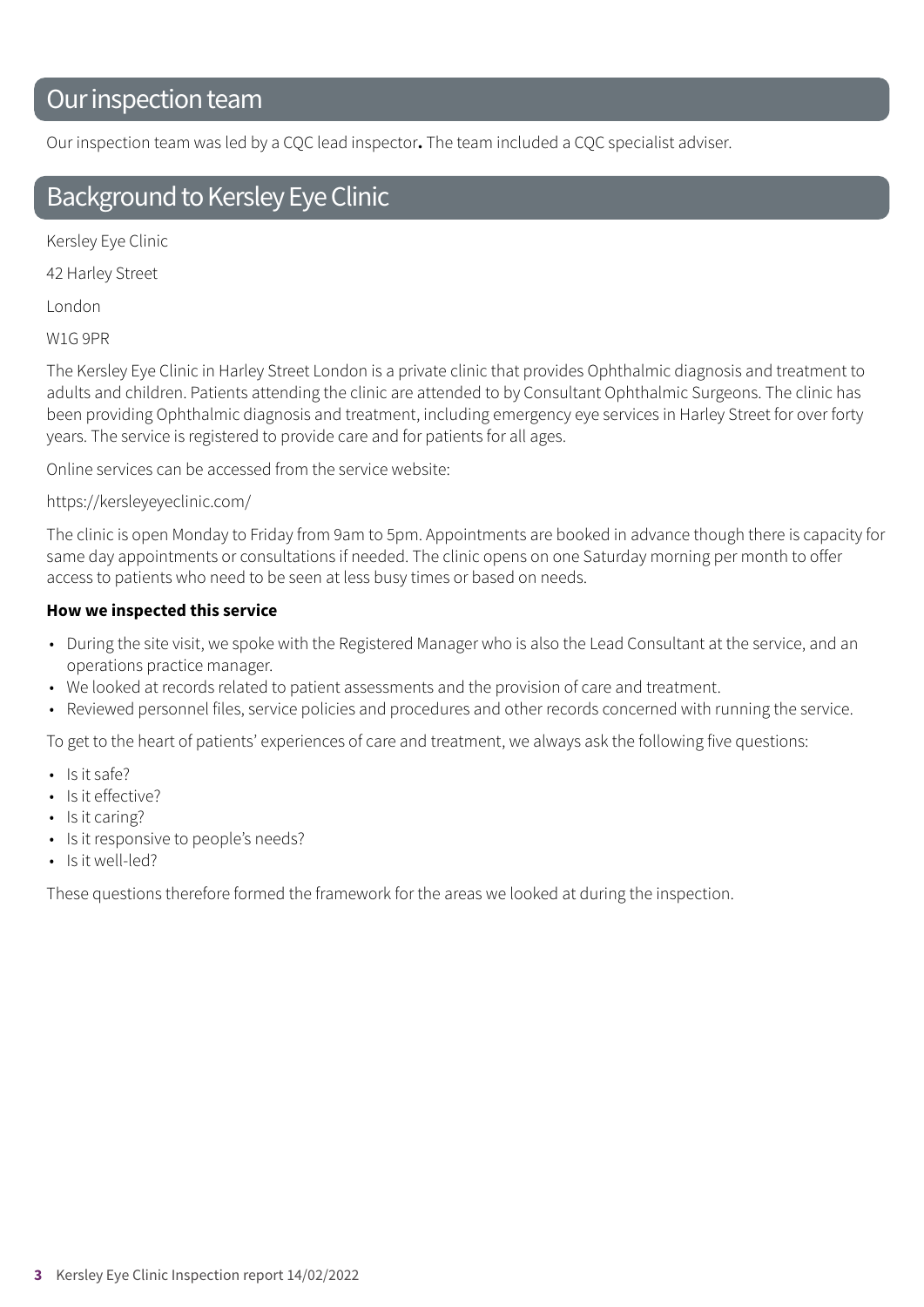## Are services safe?

### **We rated safe as Good because:**

### **Safety systems and processes**

### **The service had clear systems to keep people safe and safeguarded from abuse.**

- The provider conducted safety risk assessments. It had appropriate safety policies, which were regularly reviewed and communicated to staff including locums. They outlined clearly who to go to for further guidance. Staff received safety information from the service as part of their induction and refresher training. The service had systems to safeguard children and vulnerable adults from abuse. The Lead consultant at the service was the designated safeguarding lead for the service who was also part of the local safeguarding board at a local NHS hospital.
- The service had systems in place to assure that an adult accompanying a child had parental authority. This was further verified during consultation.
- The service worked with other agencies to support patients and protect them from neglect and abuse. Staff took steps to protect patients from abuse, neglect, harassment, discrimination and breaches of their dignity and respect.
- The provider carried out staff checks at the time of recruitment and on an ongoing basis where appropriate. Disclosure and Barring Service (DBS) checks were undertaken where required(DBS checks identify whether a person has a criminal record or is on an official list of people barred from working in roles where they may have contact with children or adults who may be vulnerable). It was the clinics policy to undertake DBS checks on all staff during the employment process.
- All staff received up-to-date safeguarding and safety training appropriate to their role. They knew how to identify and report concerns. Staff who acted as chaperones were trained for the role and had received a DBS check.
- There was an effective system to manage infection prevention and control. The lead clinician had further developed the infection control policies in line with the COVID-19 pandemic to ensure staff and patients remained safe.
- The provider ensured that facilities and equipment were safe, and that equipment was maintained according to manufacturers' instructions. There were systems for safely managing healthcare waste.
- The provider carried out appropriate environmental risk assessments, which considered the profile of people using the service and those who may be accompanying them.

#### **Risks to patients**

#### **There were systems to assess, monitor and manage risks to patient safety.**

- There were arrangements for planning and monitoring the number and mix of staff needed. The clinic had arrangements to ensure there was adequate clinical cover and worked closely with colleagues at a local clinic to provider cover when required.
- Staff understood their responsibilities to manage emergencies and to recognise those in need of urgent medical attention. They knew how to identify and manage patients who required emergency care.
- When there were changes to services or staff the service assessed and monitored the impact on safety.
- There were appropriate indemnity arrangements in place.
- There were suitable medicines and equipment to deal with medical emergencies which were stored appropriately and checked regularly. During our inspection the lead clinician demonstrated to us the process staff would follow in a medical emergency. We saw staff carry this out safely.

#### **Information to deliver safe care and treatment**

### **Staff had the information they needed to deliver safe care and treatment to patients.**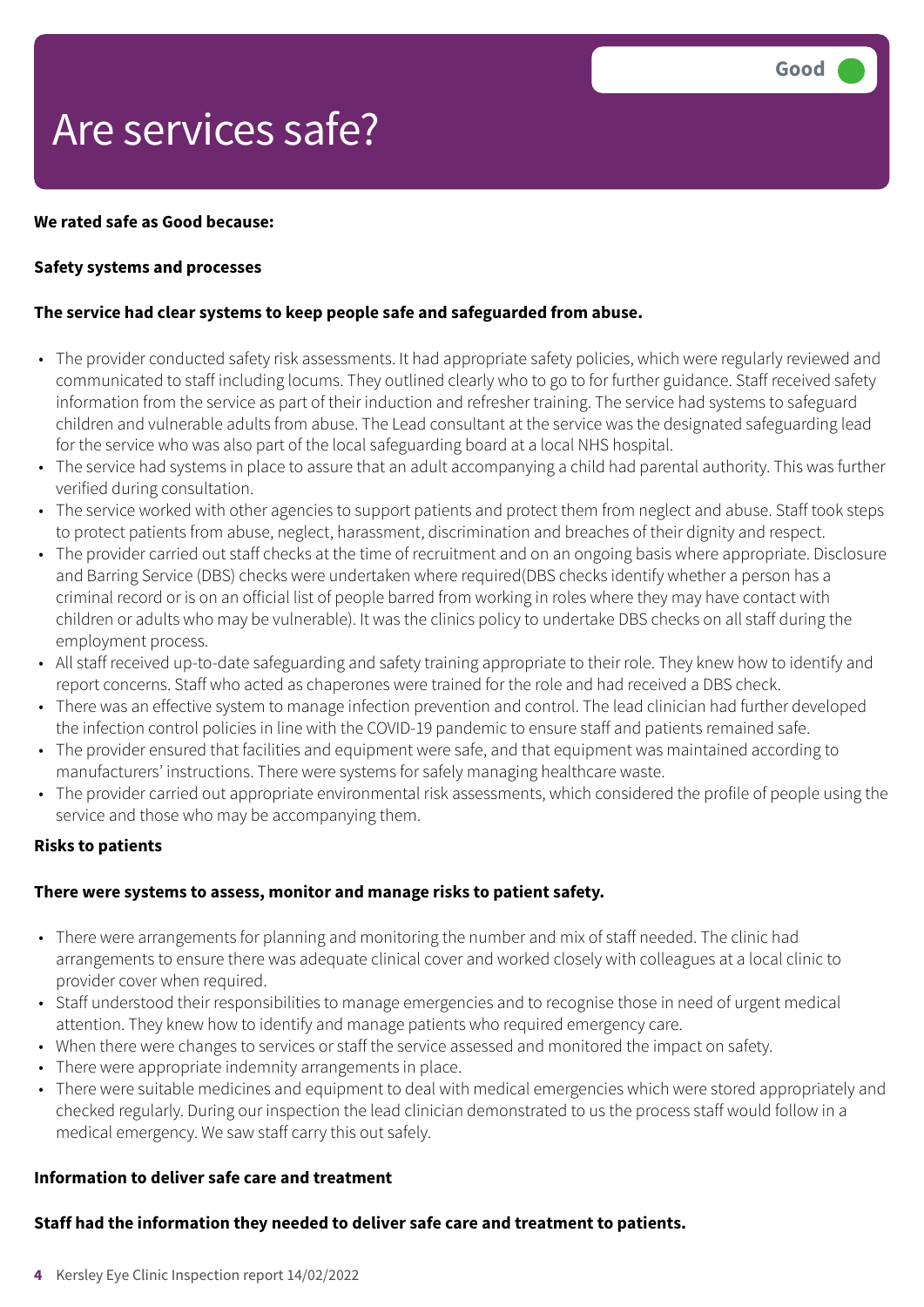## Are services safe?

- Individual care records were written and managed in a way that kept patients safe. The care records we saw showed that information needed to deliver safe care and treatment was available to relevant staff in an accessible way.
- The service had systems for sharing information with staff and other agencies to enable them to deliver safe care and treatment.
- The service had a system in place to retain medical records in line with Department of Health and Social Care (DHSC) guidance in the event that they cease trading.
- Clinicians made appropriate and timely referrals in line with protocols and up to date evidence-based guidance.

### **Safe and appropriate use of medicines**

### **The service had reliable systems for appropriate and safe handling of medicines.**

- The systems and arrangements for managing medicines, including emergency medicines and equipment which minimised risks. The service kept prescription stationery securely. Only the clinicians had access to the clinical system that was used to produce the prescriptions.
- The service carried out regular medicines audit to ensure prescribing was in line with best practice guidelines for safe prescribing.
- Staff prescribed, administered or supplied medicines to patients and gave advice on medicines in line with legal requirements and current national guidance. Processes were in place for checking medicines and staff kept accurate records of medicines. Where there was a different approach taken from national guidance there was a clear rationale for this that protected patient safety.
- There were effective protocols for verifying the identity of patients including children.

### **Track record on safety and incidents**

### **The service had a good safety record.**

- There were comprehensive risk assessments in relation to safety issues.
- The service monitored and reviewed activity. This helped it to understand risks and gave a clear, accurate and current picture that led to safety improvements.

### **Lessons learned and improvements made**

### **The service learned and made improvements when things went wrong.**

- There was a system for recording and acting on significant events. Staff understood their duty to raise concerns and report incidents and near misses. Leaders and managers supported them when they did so.
- There were adequate systems for reviewing and investigating when things went wrong. The service learned and shared lessons identified themes and took action to improve safety in the service. Staff we spoke to were able to give an example of an incident or a significant event and the shared learning from it. We saw that the clinic discussed recent learning from incidents.
- Report on Duty of Candour here: The provider was aware of and complied with the requirements of the Duty of Candour. The provider encouraged a culture of openness and honesty. The service had systems in place for knowing about notifiable safety incidents.

When there were unexpected or unintended safety incidents:

- The service gave affected people reasonable support, truthful information and a verbal and written apology
- **5** Kersley Eye Clinic Inspection report 14/02/2022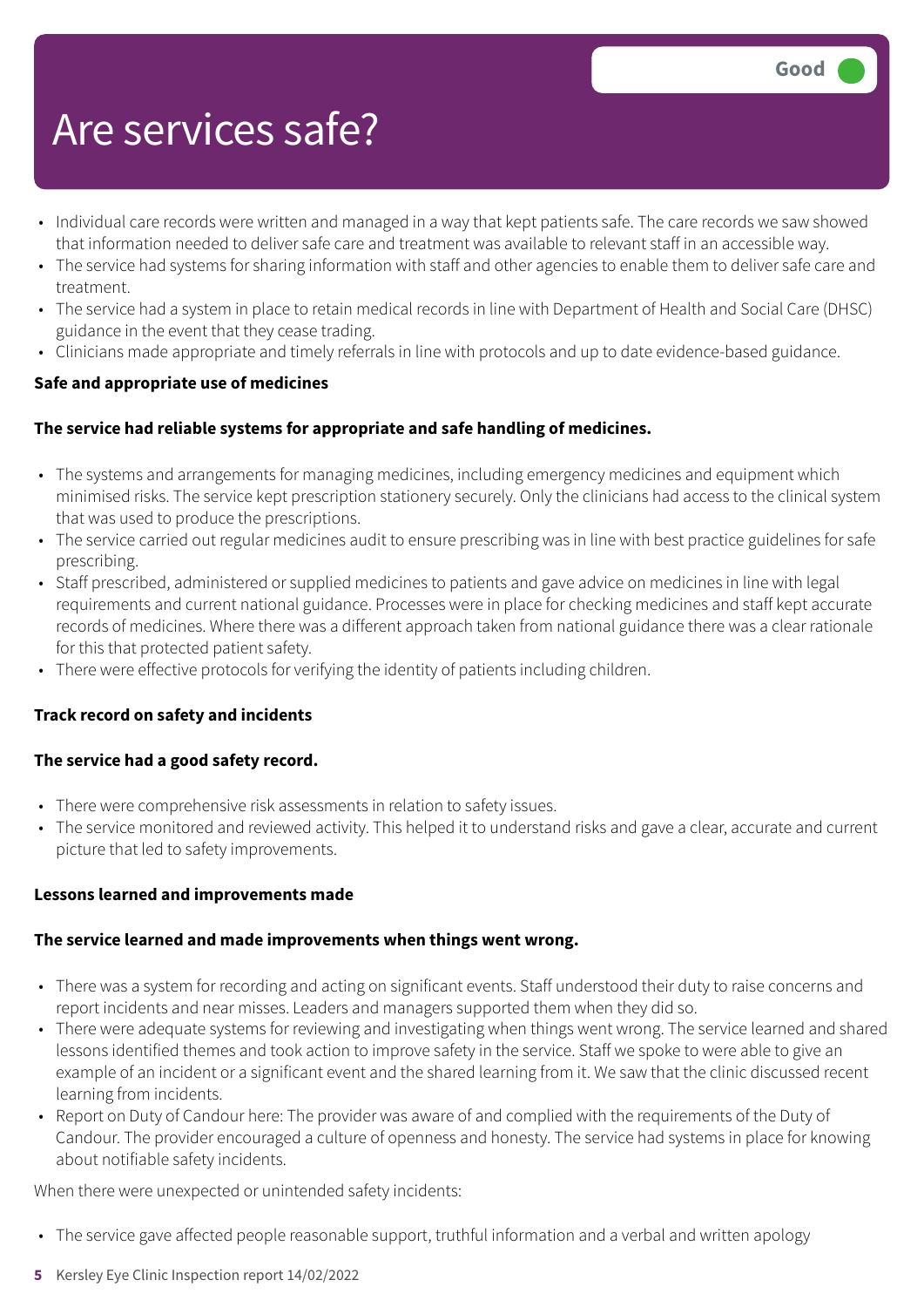### Are services safe?

• They kept written records of verbal interactions as well as written correspondence.

The service acted on and learned from external safety events as well as patient and medicine safety alerts. The service had an effective mechanism in place to disseminate alerts to all members of the team including sessional and agency staff.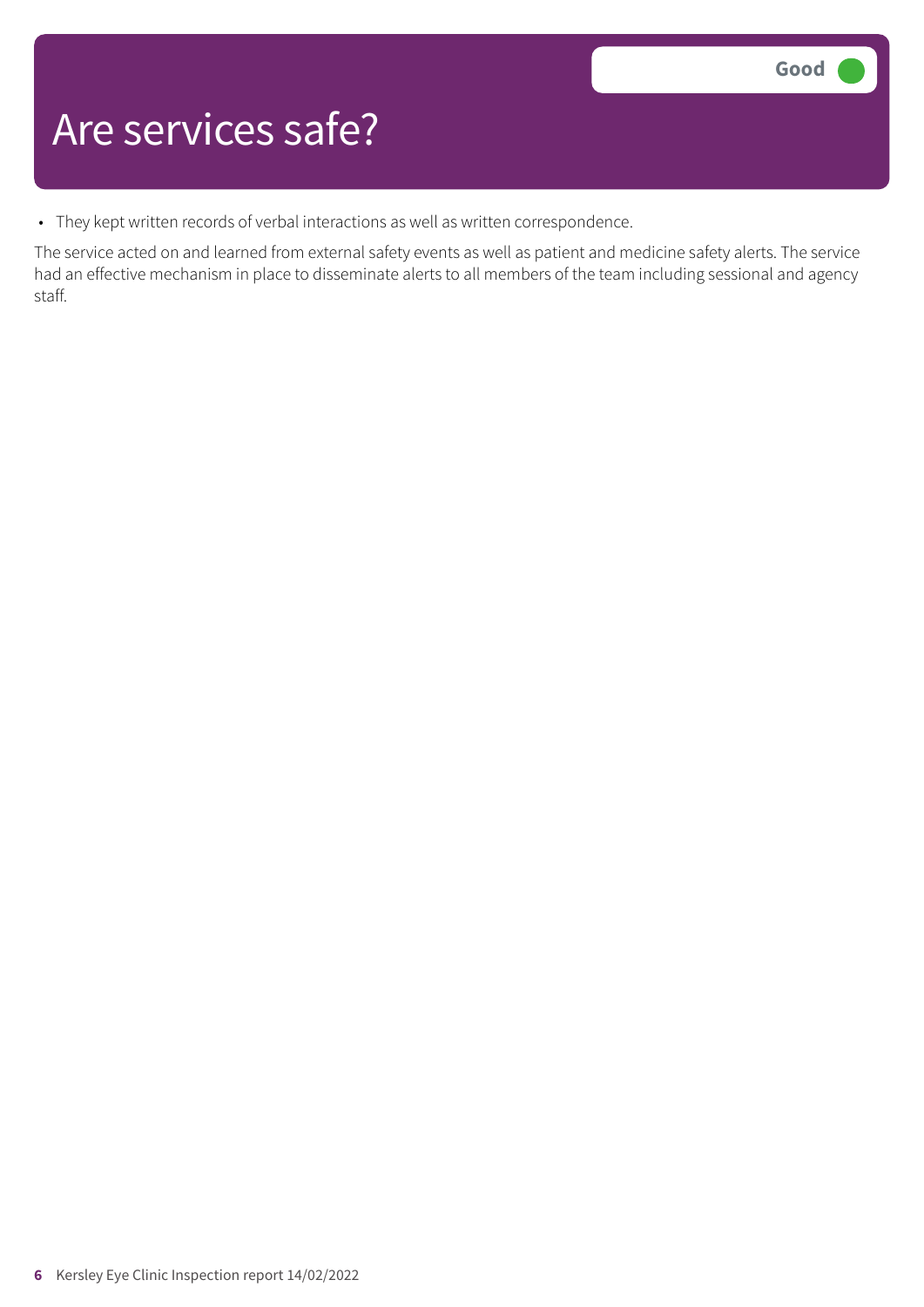# Are services effective?

### **We rated effective as Good because:**

### **Effective needs assessment, care and treatment**

### The provider had systems to keep clinicians up to date with current evidence-based practice. We saw evidence **that clinicians assessed and delivered care and treatment in line with current legislation, standards and guidance**

- The provider assessed needs and delivered care in line with relevant and current evidence-based guidance and standards such as the National Institute for Health and Care Excellence (NICE) best practice guidelines.
- Patients' immediate and ongoing needs were fully assessed. Where appropriate this included their clinical needs and their mental and physical wellbeing.
- Clinicians had enough information to make or confirm a diagnosis.
- We saw no evidence of discrimination when making care and treatment decisions.
- Staff assessed and managed patients' pain where appropriate*.*
- Patients were offered the choice of online appointments were appropriate.

### **Monitoring care and treatment**

### **The service was actively involved in quality improvement activity**.

• The service used information about care and treatment to make improvements. The service made improvements through the use of completed audits. Clinical audit had a positive impact on quality of care and outcomes for patients. There was clear evidence of action to resolve concerns and improve quality. Examples of audits carried out that resulted in improvements in care included those relating to clinical record keeping ,post-operative procedures and infection control.

### **Effective staffing**

### **Staff had the skills, knowledge and experience to carry out their roles.**

- All staff were appropriately qualified. The provider had an induction programme for all newly appointed staff.
- Relevant professionals (medical and nursing) were registered with the General Medical Council (GMC) and were up to date with revalidation. Both Consultants worked in the NHS as well and their appraisal and revalidation were completed within the NHS.
- The provider understood the learning needs of staff and provided protected time and training to meet them. Up to date records of skills, qualifications and training were maintained. Staff were encouraged and given opportunities to develop. For example, some members of staff had idnetified further development in different aspects of eye care relevant to their roles and this had been arranged.

#### **Coordinating patient care and information sharing**

### **Staff worked together, and worked well with other organisations, to deliver effective care and treatment.**

• Patients received coordinated and person-centred care. Staff referred to, and communicated effectively with, other services when appropriate. For example, with other services such as eye clinics, eye specialists and GP services.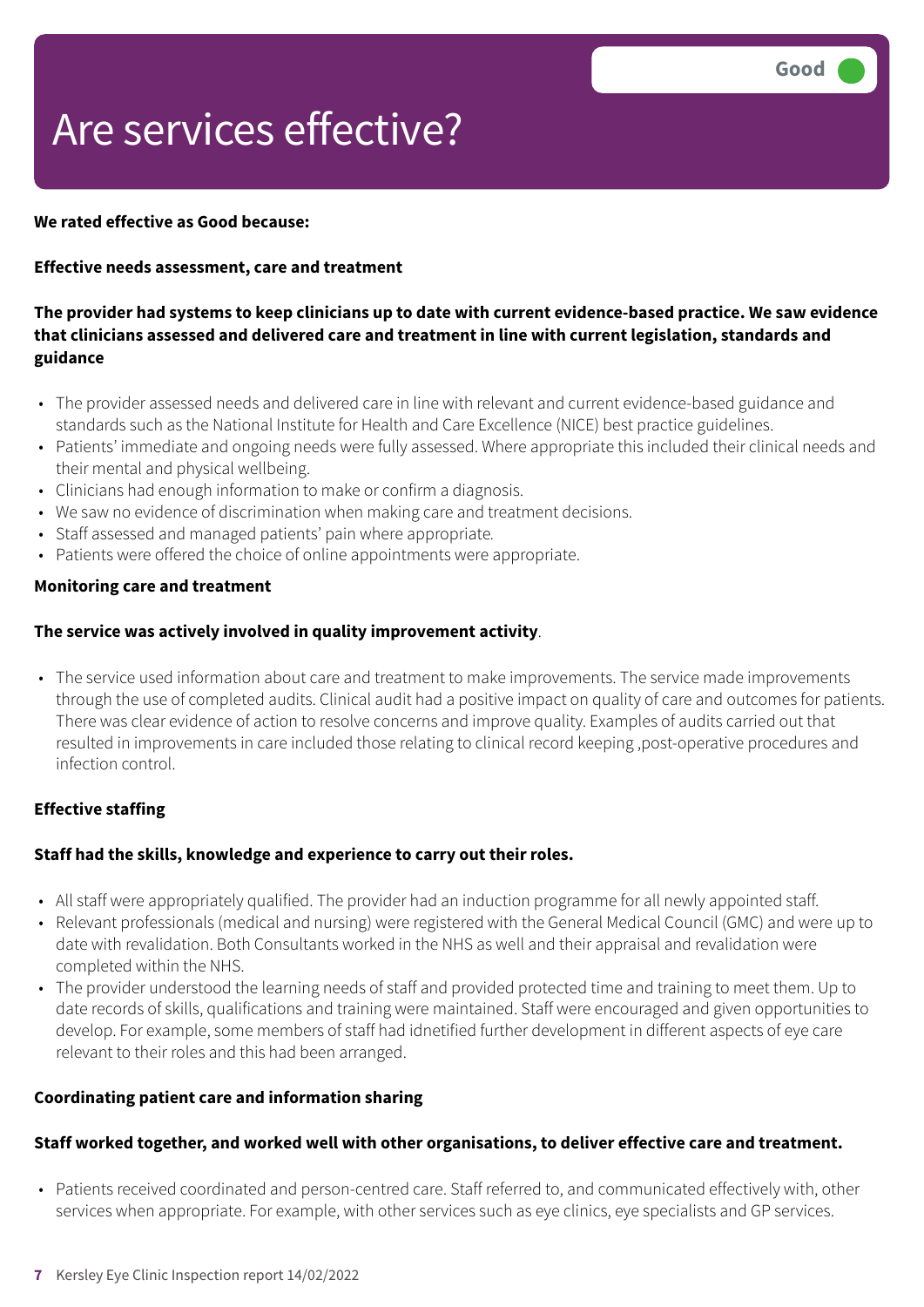## Are services effective?

- Before providing treatment, doctors at the service ensured they had adequate knowledge of the patient's health, any relevant test results and their medicines history. We saw examples of patients being signposted to more suitable sources of treatment where this information was not available to ensure safe care and treatment.
- All patients were asked for consent to share details of their consultation and any medicines prescribed with their registered GP and other specialists on each occasion they used the service.
- The clinic did not prescribe any high-risk medicines that required coordination with a patients GP.
- Care and treatment for patients in vulnerable circumstances was coordinated with other services.
- Patient information was shared appropriately (this included when patients moved to other professional services), and the information needed to plan and deliver care and treatment was available to relevant staff in a timely and accessible way. There were clear and effective arrangements for following up on people who had been referred to other services.
- The service monitored the process for seeking consent appropriately.

### **Supporting patients to live healthier lives**

### **Staff were consistent and proactive in empowering patients and supporting them to manage their own health and maximise their independence.**

- Where appropriate, staff gave people advice so they could self-care.
- Risk factors were identified, highlighted to patients and where appropriate highlighted to their normal care provider for additional support.
- Where patients needs could not be met by the service, staff redirected them to the appropriate service for their needs.

### **Consent to care and treatment**

### **The service obtained consent to care and treatment in line with legislation and guidance.**

- Staff understood the requirements of legislation and guidance when considering consent and decision making.
- Staff supported patients to make decisions. Where appropriate, they assessed and recorded a patient's mental capacity to make a decision.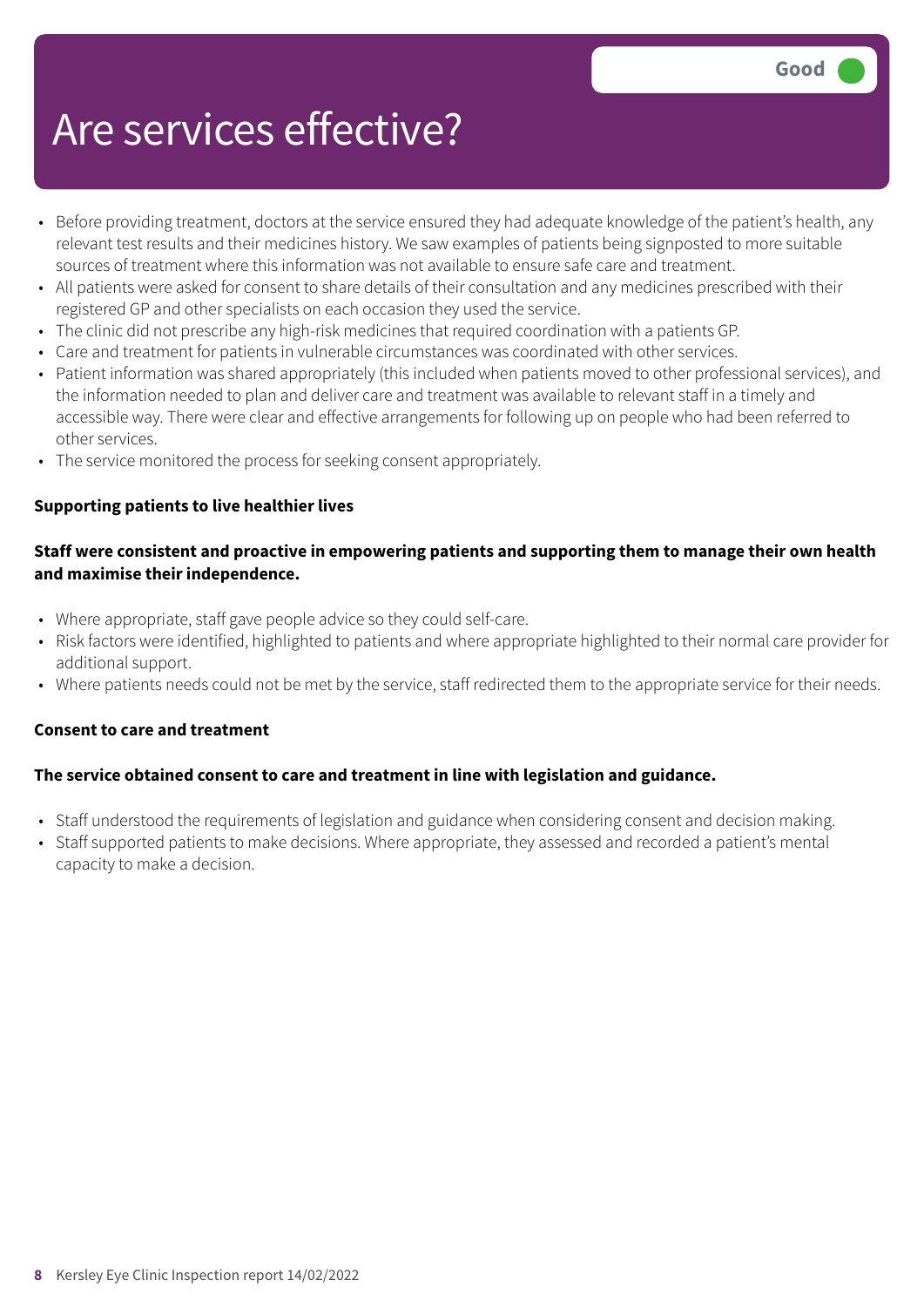### Are services caring?

### **We rated caring as Good because:**

### **Kindness, respect and compassion**

### **Staff treated patients with kindness, respect and compassion.**

- The service sought feedback on the quality of clinical care patients received.
- Feedback from patients was positive about the way staff treated people.
- Staff understood patients' personal, cultural, social and religious needs. They displayed an understanding and non-judgmental attitude to all patients.
- The service gave patients timely support and information.

### **Involvement in decisions about care and treatment**

### **Staff helped patients to be involved in decisions about care and treatment.**

- Interpretation services were available for patients who did not have English as a first language. This was identified during the registration process and arrangements made to make improvements. Patients were also told about multi-lingual staff who might be able to support them. Information leaflets were available in easy read formats, to help patients be involved in decisions about their care.
- For patients with learning disabilities or complex social needs family, carers or social workers were appropriately involved. The clinic decided for patients with additional needs to attend at less busy times for examples, for special appointments on a Saturday.
- Staff communicated with people in a way that they could understand, for example, communication aids and easy read materials were available.

### **Privacy and Dignity**

### **The service respected patients' privacy and dignity.**

- Staff recognised the importance of people's dignity and respect.
- Staff knew that if patients wanted to discuss sensitive issues or appeared distressed, they could offer them a private room to discuss their needs.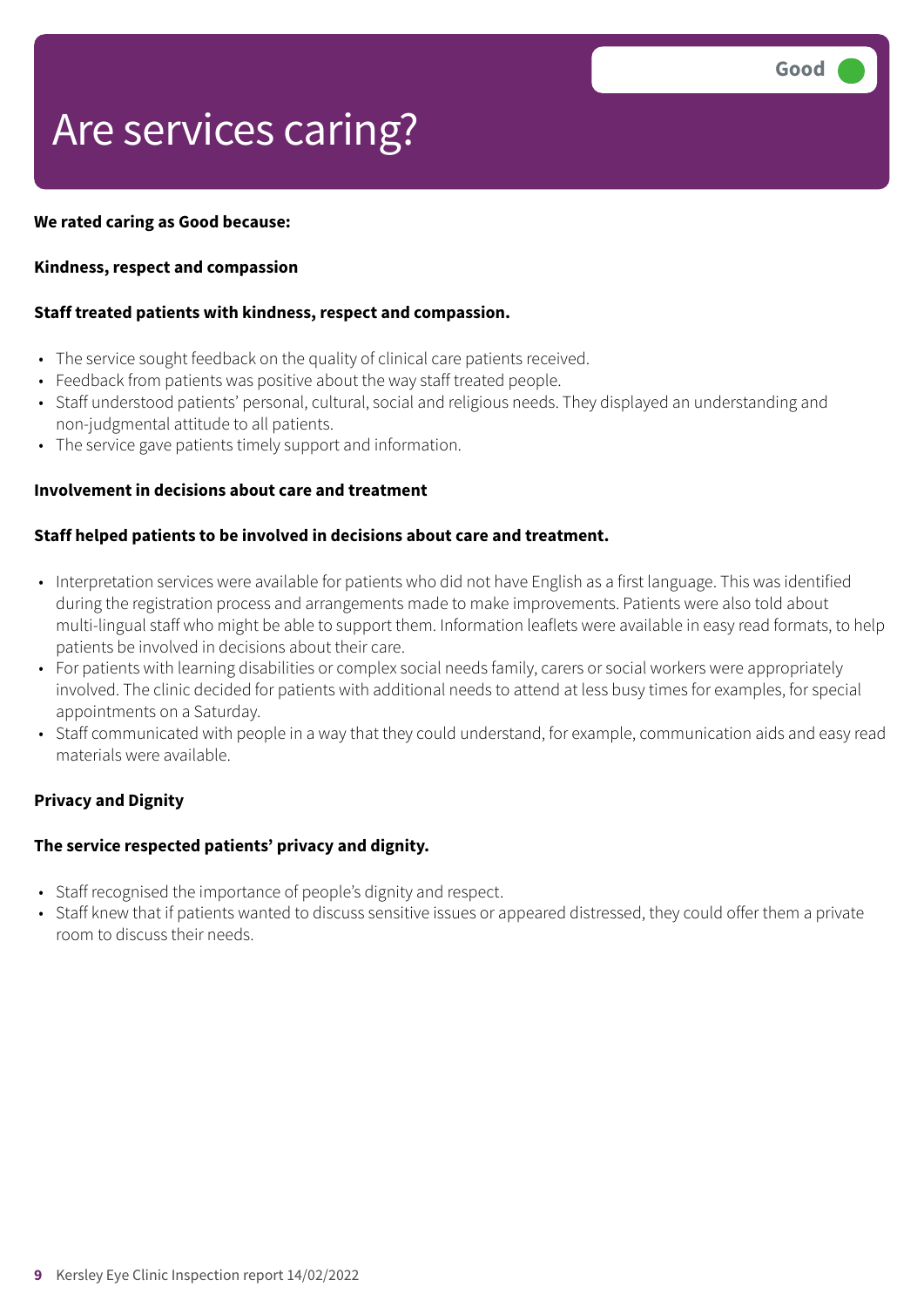### Are services responsive to people's needs?

#### **We rated responsive as Good because:**

#### **Responding to and meeting people's needs**

### The service organised and delivered services to meet patients' needs. It took account of patient needs and **preferences.**

- The provider understood the needs of their patients and improved services in response to those needs.
- The facilities and premises were appropriate for the services delivered.
- Reasonable adjustments had been made so that people in vulnerable circumstances could access and use services on an equal basis to others. For example, the reception staff at the clinic provided the required access for wheelchair users and once in the clinic rooms with step free access were available.

#### **Timely access to the service**

### Patients were able to access care and treatment from the service within an appropriate timescale for their **needs.**

- Patients had timely access to initial assessment, test results, diagnosis and treatment.
- Waiting times, delays and cancellations were minimal and managed appropriately.
- Patients with the most urgent needs had their care and treatment prioritised.
- Patients reported that the appointment system was easy to use.
- Referrals and transfers to other services were undertaken in a timely way.

#### **Listening and learning from concerns and complaints**

### **The service took complaints and concerns seriously and responded to them appropriately to improve the quality of care.**

- Information about how to make a complaint or raise concerns was available. Staff treated patients who made complaints compassionately.
- The service informed patients of any further action that may be available to them should they not be satisfied with the response to their complaint.
- The service had a complaint policy and procedures in place. The service learned lessons from individual concerns, complaints and from analysis of trends. It acted as a result to improve the quality of care.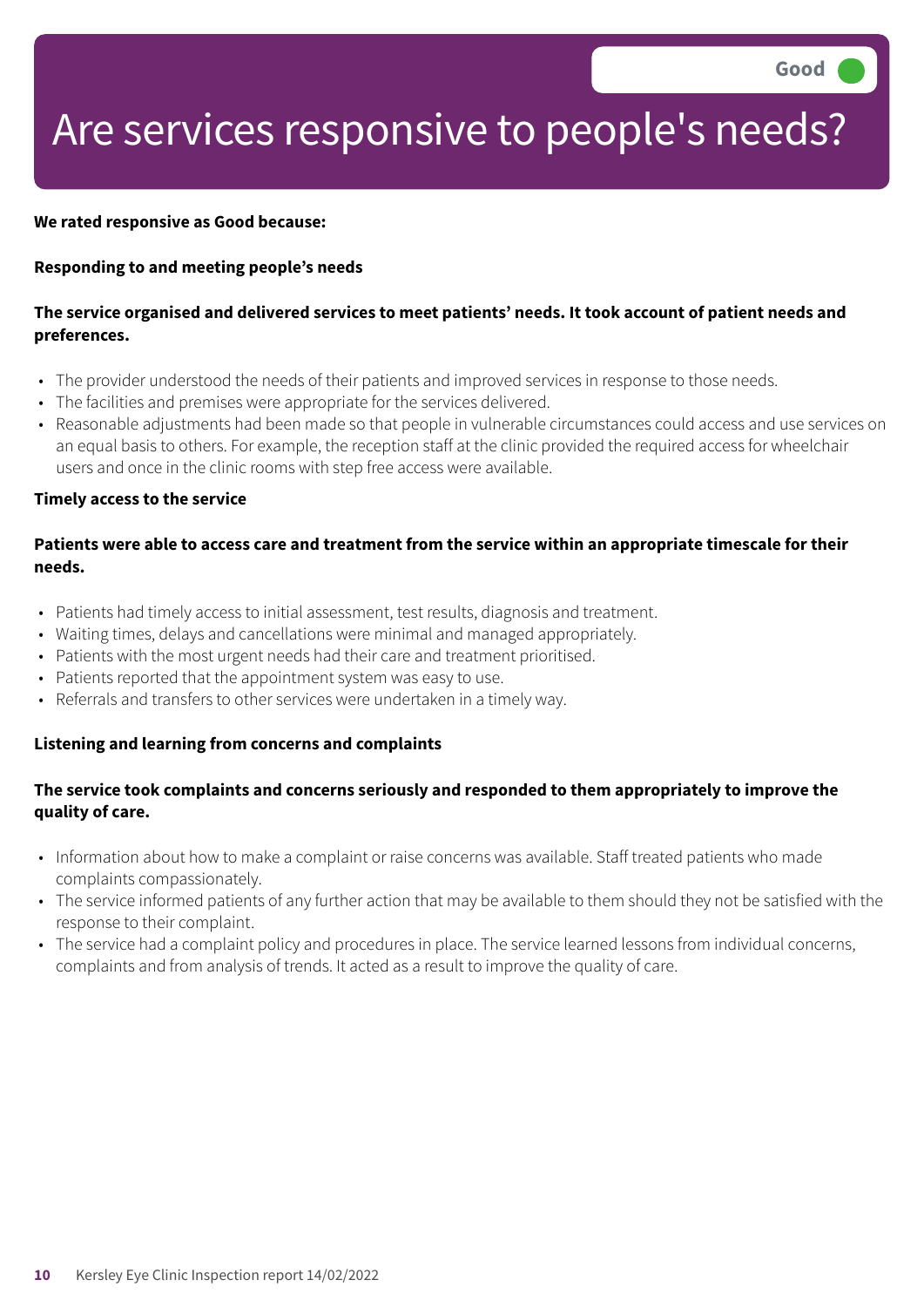# Are services well-led?

### **Leadership capacity and capability;**

### **Leaders did not have the capacity and skills to deliver high-quality, sustainable care.**

- Leaders were knowledgeable about issues and priorities relating to the quality and future of services. They understood the challenges and were addressing them.
- Leaders at all levels were visible and approachable. They worked closely with staff and others to make sure they prioritised compassionate and inclusive leadership.
- The provider had effective processes to develop leadership capacity and skills, including planning for the future leadership of the service.

### **Vision and strategy**

### The service had a clear vision and credible strategy to deliver high quality care and promote good outcomes for **patients.**

- There was a clear vision and set of values. The service had a realistic strategy and supporting business plans to achieve priorities.
- The service developed its vision, values and strategy jointly with staff and external partners.
- Staff were aware of and understood the vision, values and strategy and their role in achieving them.
- The service monitored progress against delivery of the strategy.

#### **Culture**

### **The service had a culture of high-quality sustainable care.**

- Staff felt respected, supported and valued. They were proud to work for the service.
- The service focused on the needs of patients.
- Leaders and managers acted on behaviour and performance inconsistent with the vision and values.
- Openness, honesty and transparency were demonstrated when responding to incidents and complaints.
- The provider was aware of and had systems to ensure compliance with the requirements of the duty of candour.
- Staff told us they could raise concerns and were encouraged to do so. They had confidence that these would be addressed.
- There were processes for providing all staff with the development they need. This included appraisal and career development conversations. All staff received regular annual appraisals in the last year. Staff were supported to meet the requirements of professional revalidation where necessary.
- There was a strong emphasis on the safety and well-being of all staff.
- The service actively promoted equality and diversity. It identified and addressed the causes of any workforce inequality. Staff had received equality and diversity training. Staff felt they were treated equally.
- There were positive relationships between staff and the clinicians.

#### **Governance arrangements**

### **There were clear responsibilities, roles and systems of accountability to support good governance and management.**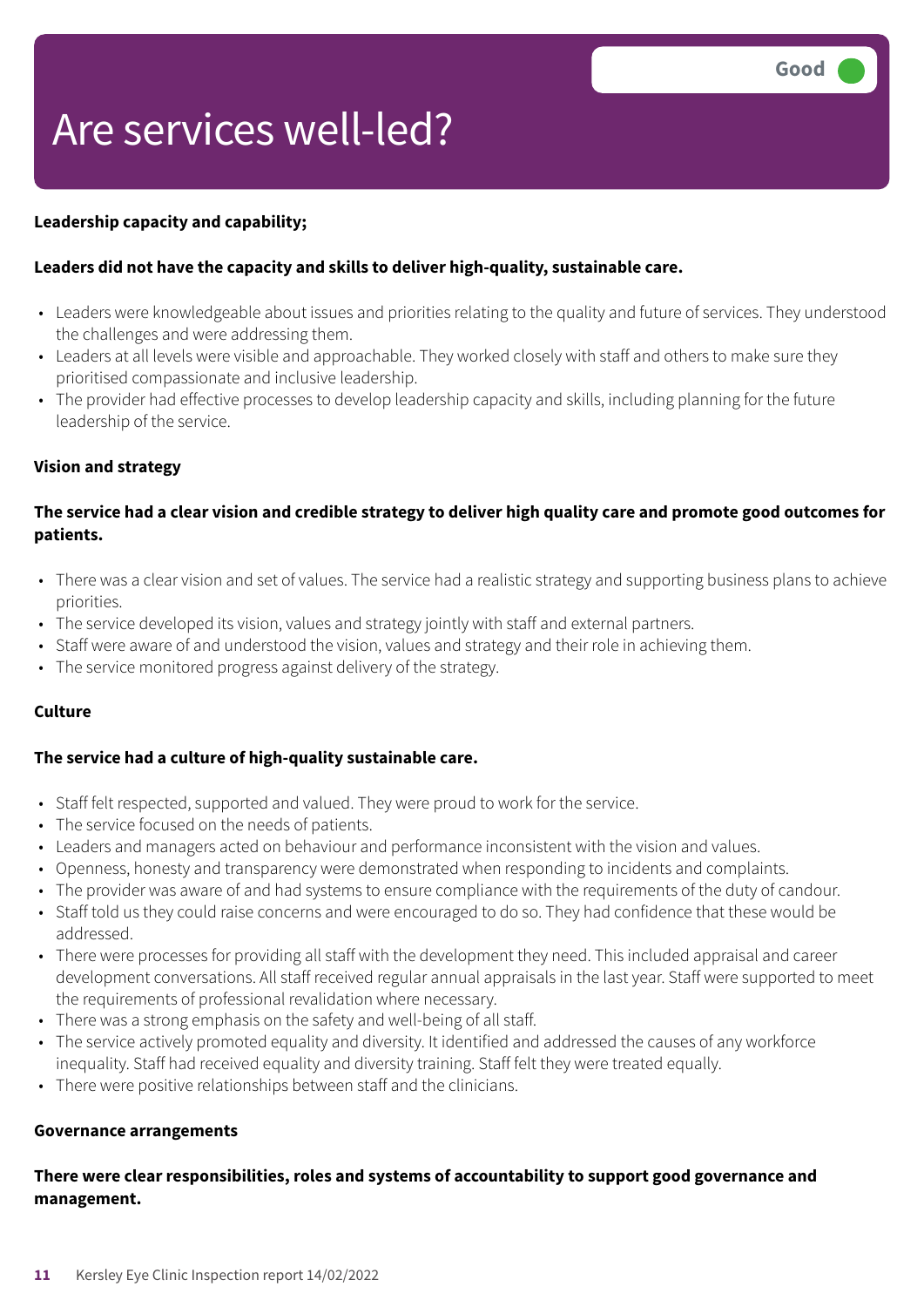### Are services well-led?

- Structures, processes and systems to support good governance and management were clearly set out, understood and effective. The governance and management of partnerships, joint working arrangements and shared services promoted interactive and co-ordinated person-centred care.
- Staff were clear on their roles and accountabilities
- Leaders had established proper policies, procedures and activities to ensure safety and assured themselves that they were operating as intended.
- The service used performance information, which was reported and monitored, and management and staff were held to account
- The information used to monitor performance and the delivery of quality care was accurate and useful. There were plans to address any identified weaknesses.
- The service submitted data or notifications to external organisations as required.
- There were robust arrangements in line with data security standards for the availability, integrity and confidentiality of patient identifiable data, records and data management systems.

### **Managing risks, issues and performance**

### **There were clear and effective processes for managing risks, issues and performance.**

- There was an effective, process to identify, understand, monitor and address current and future risks including risks to patient safety.
- The service had processes to manage current and future performance. Performance of clinical staff could be demonstrated through audit of their consultations, prescribing and referral decisions. Leaders had oversight of safety alerts, incidents, and complaints.
- Clinical audit had a positive impact on quality of care and outcomes for patients. There was clear evidence of action to change services to improve quality.
- The provider had plans in place and had trained staff for major incidents.

### **Appropriate and accurate information**

### **The service acted on appropriate and accurate information.**

- Quality and operational information was used to ensure and improve performance. Performance information was combined with the views of patients.
- Quality and sustainability were discussed in relevant meetings where all staff had sufficient access to information.

### **Engagement with patients, the public, staff and external partners**

### **The service involved patients, the public, staff and external partners to support high-quality sustainable services.**

- The service encouraged and heard views and concerns from the public, patients, staff and external partners and acted on them to shape services and culture
- Staff could describe to us the systems in place to give feedback. We saw evidence of feedback opportunities for staff and how the findings were fed back to staff. We also saw staff engagement in responding to these findings.
- The service was transparent, collaborative and open with stakeholders about performance.

### **Continuous improvement and innovation**